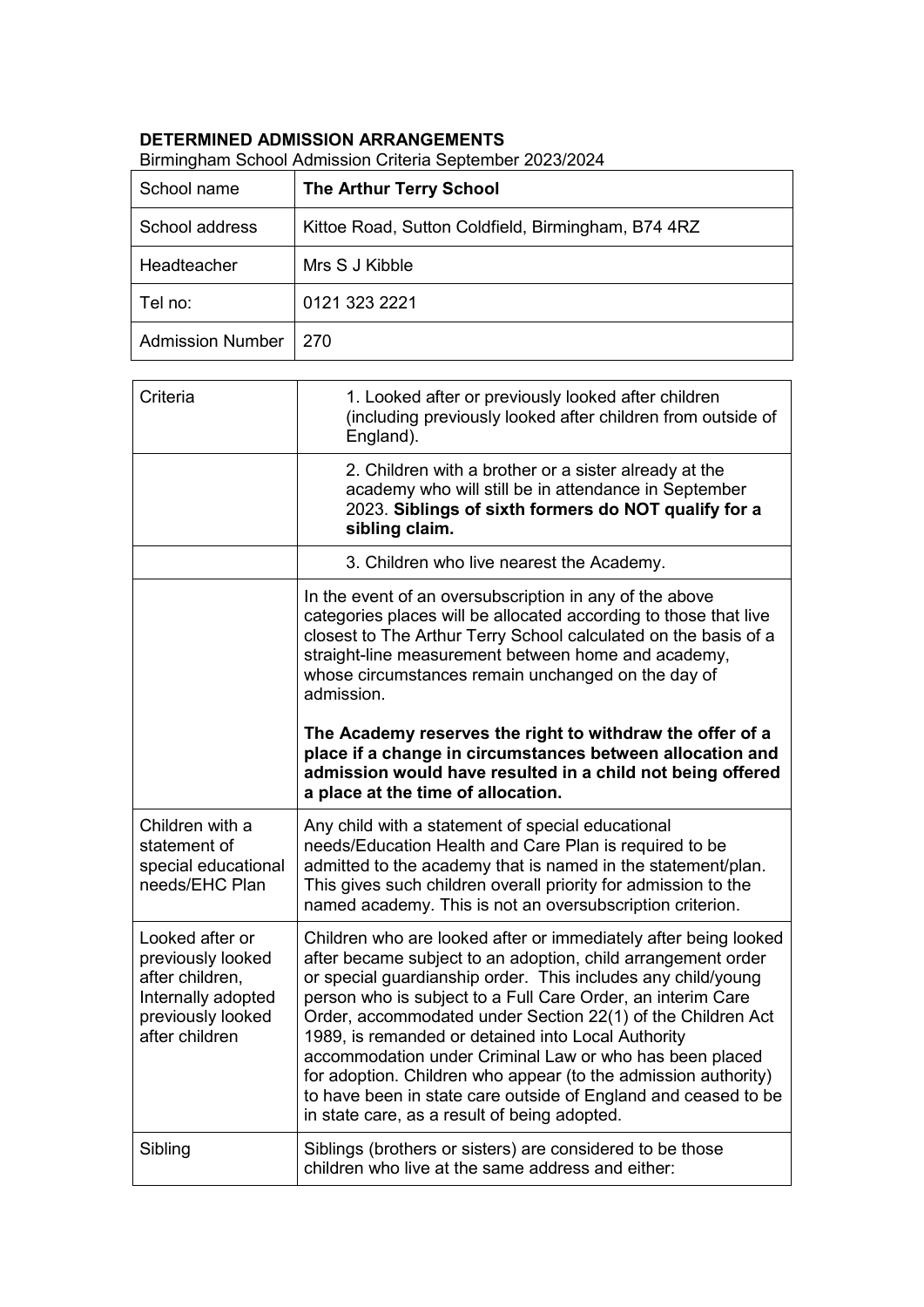|                          | i. have one or both natural parents in common;<br>ii. are related by a parent's marriage;<br>or<br>iii. are adopted or fostered by a common parent.<br>or<br>Unrelated children living at the same address, whose parents<br>are living as partners, are also considered to be siblings.<br>Children not adopted or fostered or related by a parent's<br>marriage or with one natural parent in common, who are<br>brought together as a family by a same sex civil partnership<br>and who are living at the same address, are also considered to<br>be siblings.<br>Siblings of sixth formers do NOT qualify for a sibling<br>claim.                                                                                                                                                                                                                                                                                                                                    |
|--------------------------|--------------------------------------------------------------------------------------------------------------------------------------------------------------------------------------------------------------------------------------------------------------------------------------------------------------------------------------------------------------------------------------------------------------------------------------------------------------------------------------------------------------------------------------------------------------------------------------------------------------------------------------------------------------------------------------------------------------------------------------------------------------------------------------------------------------------------------------------------------------------------------------------------------------------------------------------------------------------------|
| <b>Distance</b>          | Distances are calculated on the basis of a straight-line<br>measurement between the applicant's home address and the<br>main school gate on Kittoe Road. The Local Authority uses a<br>computerised system, which measures all distances in metres.<br>Ordnance Survey supply the co-ordinates that are used to plot<br>an applicant's home address and the address of the academy.                                                                                                                                                                                                                                                                                                                                                                                                                                                                                                                                                                                      |
| Shared<br>Responsibility | Where parents have shared responsibility for a child, and the<br>child lives with both parents for part of the week, then the main<br>residence will be determined as the address where the child<br>lives the majority of the week. Parents may be requested to<br>supply documentary evidence to support the address used.                                                                                                                                                                                                                                                                                                                                                                                                                                                                                                                                                                                                                                             |
| <b>Final Qualifier</b>   | In a very small number of cases it may not be possible to<br>decide between the applications of those pupils who are the<br>final qualifiers for a place, when applying the published<br>admission criteria.<br>For example, this may occur when children in the same year<br>group live at the same address, or if the distance between the<br>home and academy is exactly the same, for example, blocks of<br>flats. If there is no other way of separating the application<br>according to the admissions criteria and to admit both or all of<br>the children would cause the Published Admission Number for<br>the child's year group to be exceeded, the Local Authority will<br>use a computerised system to randomly select the child to be<br>offered the final place.<br>In the event of this occurring with twins or other multiple birth<br>applicants, academies will be asked to admit over their<br>Published Admission Number to accommodate the pupils. |
| <b>Waiting Lists</b>     | Waiting lists will not be fixed following the offer of places. They<br>are subject to change. This means that a child's waiting list<br>position during the year could go up or down. Any applicants<br>will be added to the academy's list in accordance with the order<br>of priority for offering places. Waiting lists will be maintained<br>until the end of each academic year.                                                                                                                                                                                                                                                                                                                                                                                                                                                                                                                                                                                    |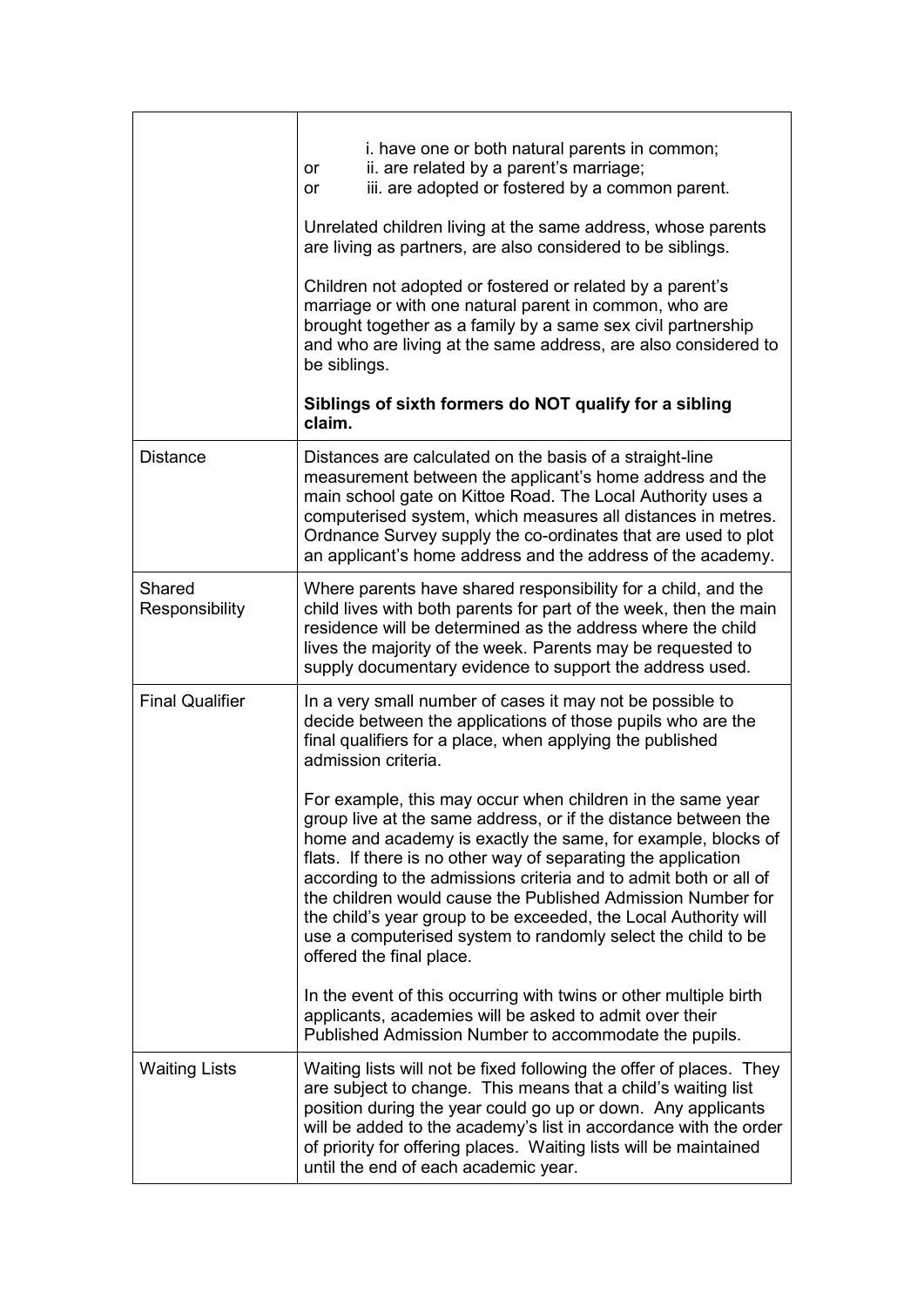| Appeals                                                              | Appeals are administered by the Local Authority for this<br>Academy. Parents who wish to appeal against the decision to<br>refuse their child admission should visit<br>www.birmingham.gov.uk/schooladmissions                                                                                                                                                                                                                                                                                                                                                                                                                                           |
|----------------------------------------------------------------------|----------------------------------------------------------------------------------------------------------------------------------------------------------------------------------------------------------------------------------------------------------------------------------------------------------------------------------------------------------------------------------------------------------------------------------------------------------------------------------------------------------------------------------------------------------------------------------------------------------------------------------------------------------|
| In Year<br>Applications                                              | Applications made outside the normal admissions round (in-<br>year admissions) should be made directly to the academy.<br>Parents/carers can apply for a place for their child at any time<br>and to any academy. On receipt of an in-year application, the<br>academy will notify the local authority of both the application<br>and its outcome, to allow the local authority to keep up to date<br>with figures on the availability of academy places in<br>Birmingham.                                                                                                                                                                               |
| Sixth Form<br>Capacity (both<br>internal and<br>external applicants) | 410                                                                                                                                                                                                                                                                                                                                                                                                                                                                                                                                                                                                                                                      |
| <b>Admission Number</b><br>for External<br>Applicants                | Joining Year 11 students from other schools are invited to<br>apply to join Year 12 where the joining student admissions<br>number is expected to be 75 students and is subject to<br>availability on individual courses.                                                                                                                                                                                                                                                                                                                                                                                                                                |
| Minimum Academic<br>Entrance<br>Requirements                         | Students will need to achieve a minimum total point score of<br>33 from their 7 best GCSE passes. The passes must include<br>English Language or English Literature and Maths at level 4.<br>Up to 2 Vocational Qualifications (Level 2) e.g.<br>RSL/BTEC/OCR National qualifications grades can be used for<br>sixth form entry. Each Vocational Qualification will count as 1<br>of the 7 best GCSE passes.<br>Further detail and subject specific criteria will also apply as<br>published on the school website.                                                                                                                                     |
| Oversubscription<br><b>Criteria for External</b><br>Applicants       | Where there are more applications than there are places<br>available, places will be allocated based on the following order<br>of priority:<br>a) Looked after or previously looked after children<br>(including previously looked after children from outside<br>of England).<br>b) Students who live nearest the Academy.<br>In the event of an oversubscription in any of the above<br>categories places will be allocated according to those that live<br>closest to The Arthur Terry School calculated on the basis of a<br>straight-line measurement between home and academy,<br>whose circumstances remain unchanged on the day of<br>admission. |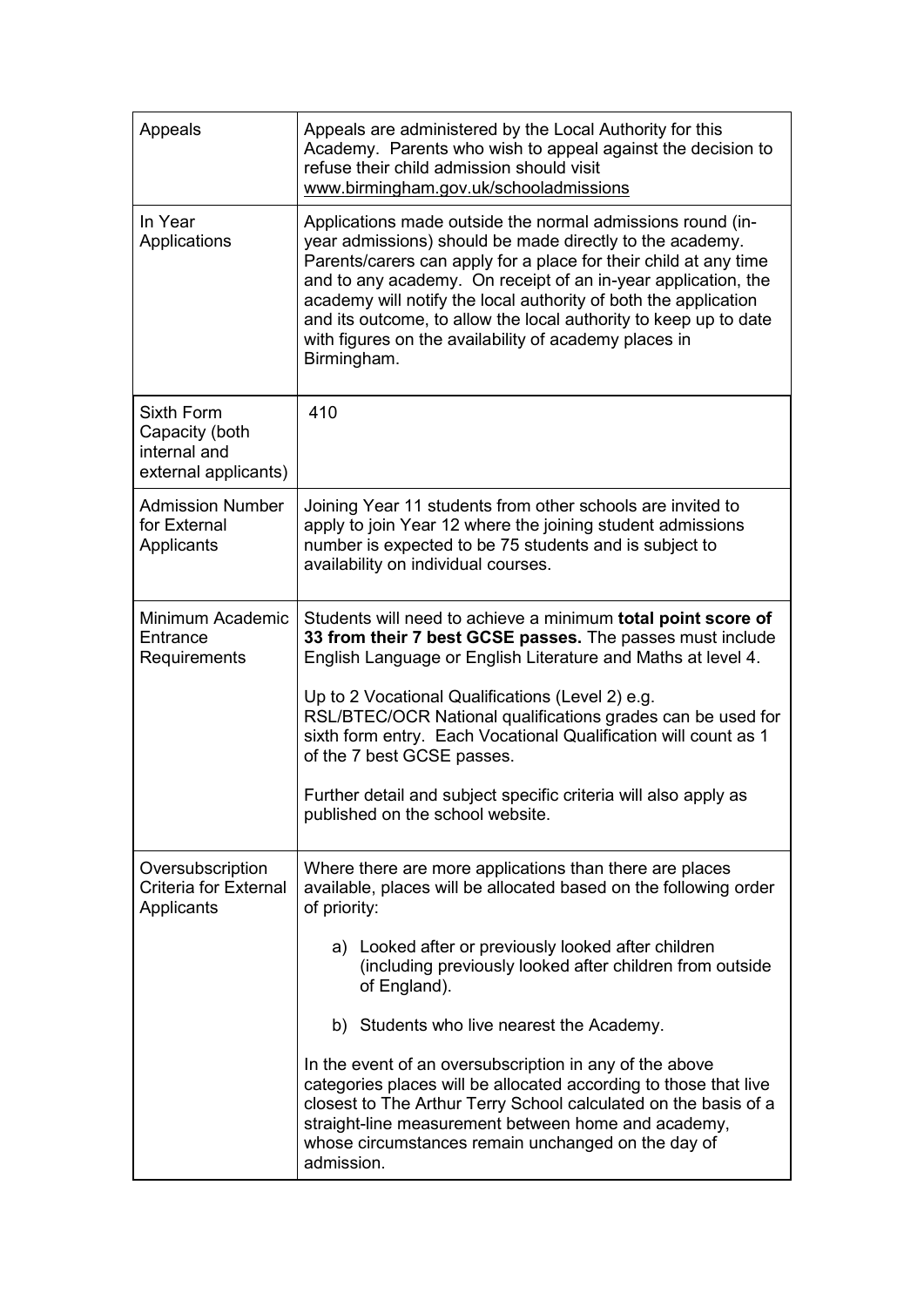|                                                                                      | The Academy reserves the right to withdraw the offer of a<br>place if a change in circumstances between allocation and<br>admission would have resulted in a child not being offered<br>a place at the time of allocation.                                                                                                                                                                                                                                                                                                                                                                                                                                                                 |
|--------------------------------------------------------------------------------------|--------------------------------------------------------------------------------------------------------------------------------------------------------------------------------------------------------------------------------------------------------------------------------------------------------------------------------------------------------------------------------------------------------------------------------------------------------------------------------------------------------------------------------------------------------------------------------------------------------------------------------------------------------------------------------------------|
|                                                                                      | <b>Waiting Lists:</b>                                                                                                                                                                                                                                                                                                                                                                                                                                                                                                                                                                                                                                                                      |
|                                                                                      | The Arthur Terry School operates a waiting list process for<br>Year 12 admissions in the event that the Year 12 admissions<br>number is oversubscribed. Applicants who are placed on the<br>waiting list will only be offered a place in Year 12 if places<br>become available in the subjects chosen by the applicant.<br>Places will be allocated in accordance with the<br>oversubscription criteria.                                                                                                                                                                                                                                                                                   |
|                                                                                      | Siblings:                                                                                                                                                                                                                                                                                                                                                                                                                                                                                                                                                                                                                                                                                  |
|                                                                                      | Siblings of sixth formers do NOT qualify for a sibling claim.                                                                                                                                                                                                                                                                                                                                                                                                                                                                                                                                                                                                                              |
| Deferred entry and<br>Admission of<br>children outside<br>their normal year<br>group | Parents have the right to request, but not insist, that their child<br>be considered for admission to a class outside of their normal<br>age group. This could be the case, for example, if a child is<br>gifted and talented or has experienced problems such as ill<br>health, that they had deferred entry agreed for when their child<br>started Reception class or that they have been taught out of<br>the normal year group during the primary phase of their<br>education and have not been reintegrated back into their<br>normal chronological year group.                                                                                                                       |
|                                                                                      | Where a parent wishes to request admission out of the normal<br>age group for their child, they should still make an application<br>for their child's normal age group at the usual time. Parents<br>must then submit a formal request to the Academy Trust for the<br>child to be considered for a different age group class instead.<br>This request should be in the form of a written letter of<br>application outlining the reasons why they wish for their child to<br>be considered to be admitted into a class outside of their<br>normal age group and enclosing any supportive evidence and<br>documentation that they wish to be taken into account as part<br>of that request. |
|                                                                                      | The Academy Trust will consider requests submitted for a child<br>to be admitted into a class outside of their normal age group<br>and advise parents of the outcome of that request before<br>national offer day, having taken into account the information<br>provided by the parents, the child's best interests and the views<br>of the Head Teacher.                                                                                                                                                                                                                                                                                                                                  |
|                                                                                      | If the request is refused, the original application for the normal<br>age group class will progress through the Local Authority co-<br>ordinated admissions scheme, be considered by the Academy<br>Trust and the parents will be advised of the outcome.                                                                                                                                                                                                                                                                                                                                                                                                                                  |